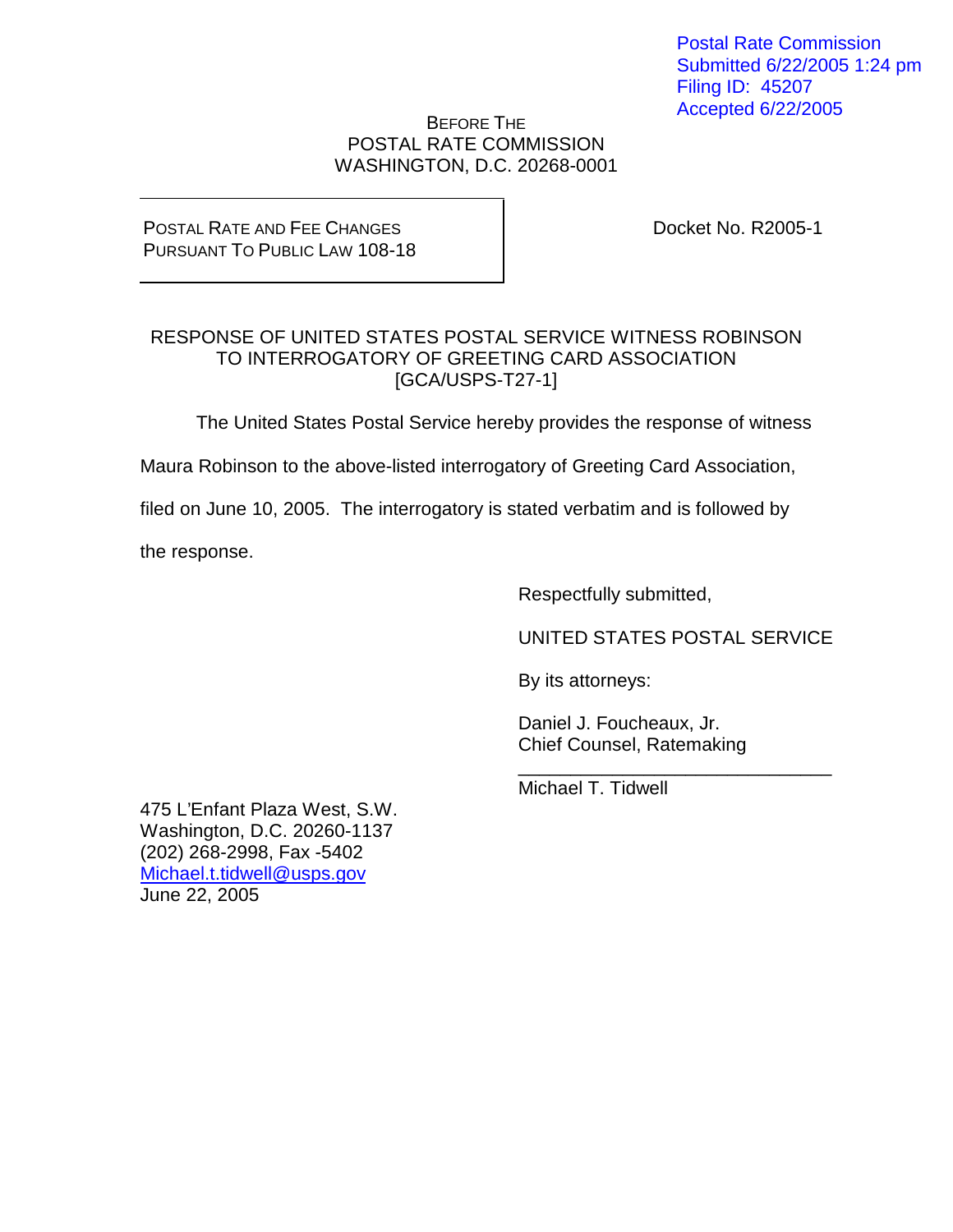#### **RESPONSE OF THE UNITED STATES POSTAL SERVICE TO INTERROGATORIES OF DOUGLAS CARLSON**

#### **GCA/USPS-T27-1.**

Please consider the chart attached below, which shows the history of CRA cost segment 3.1 direct unit costs for mail processing labor for First Class single piece mail. And for 2005 and 2006, adds estimates for those costs made by the Postal Service in this rate case.

- a. In a rate case in general, would the observed decline in the attachment in mail processing unit costs for single piece FCM be one factor you would consider in deciding on the rate for First Class single piece letter mail?
- b. In this rate case, did you take the observed trend in the attachment into account in any way in proposing the First Class single piece rate?
- c. In this rate case, were you aware of the trend observed in the attachment when you settled upon your 39 cent proposed rate?
- d. In the next rate case, if any, assuming the observed trend were to be realized, is that a factor you would take into consideration in proposing a rate for single piece First Class letters?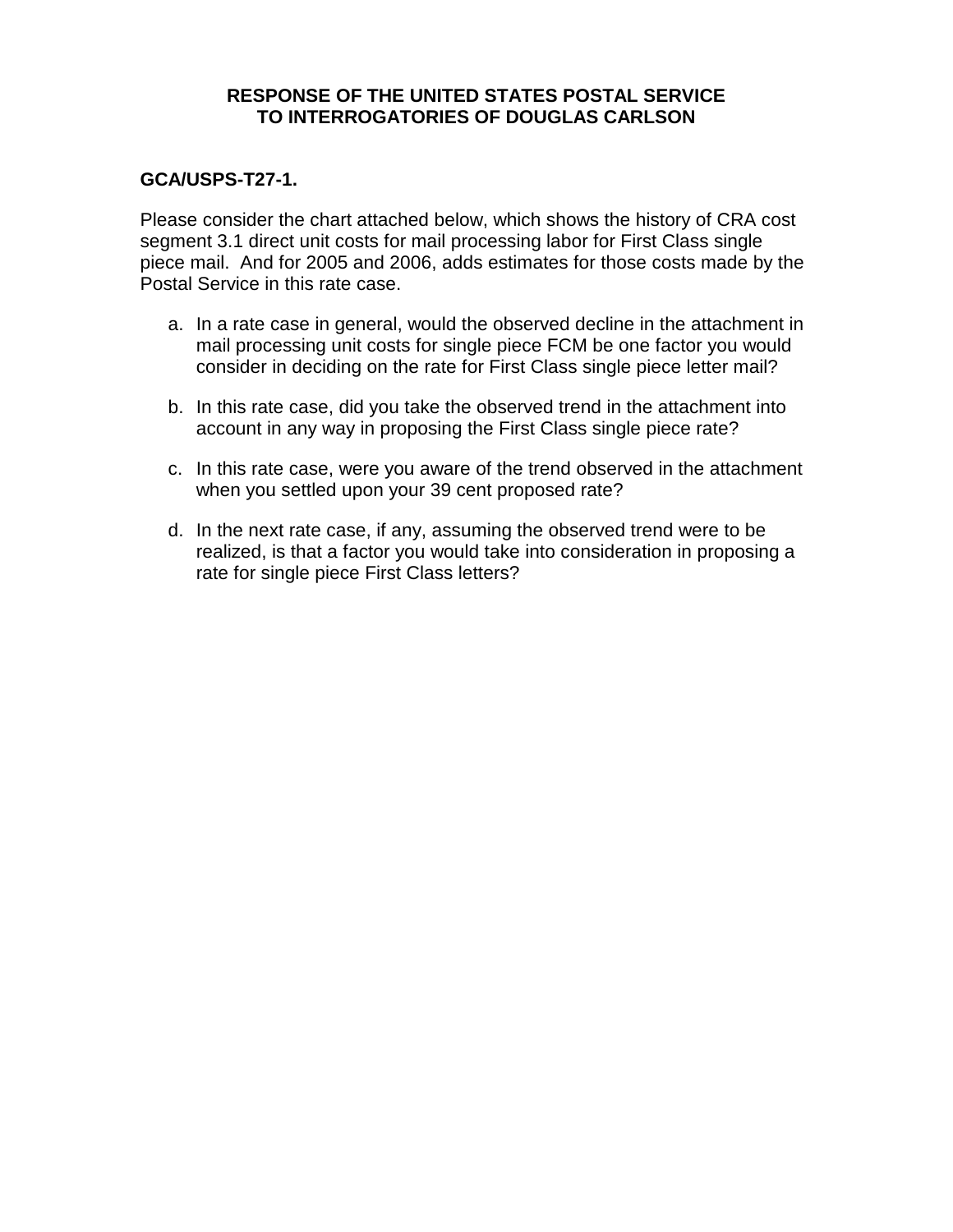### **RESPONSE OF THE UNITED STATES POSTAL SERVICE TO INTERROGATORIES OF DOUGLAS CARLSON**

# **GCA/USPS-T27-1 (continued):**



### **RESPONSE:**

- a. Yes, relative changes in costs for a subclass or rate category are considered in rate cases, in general.
- $b. -c.$

I was aware of the trends in mail processing costs for First-Class Mail when the 39-cent proposed rate for single-piece First-Class Mail weighing one ounce or less was developed. However, as discussed in my testimony, in this case, the Postal Service is proposing a 5.4 percent,